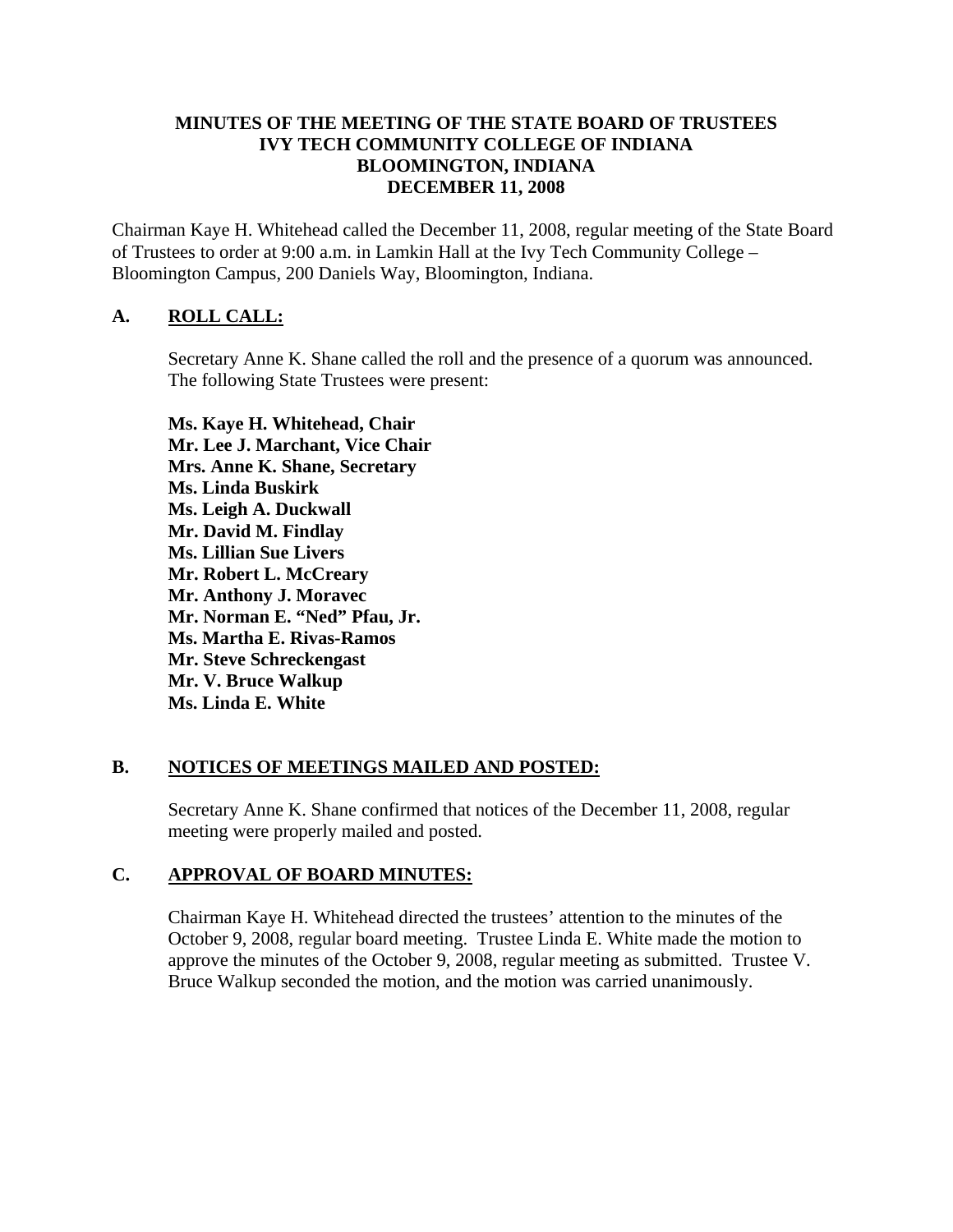#### **BOARD MINUTES DECEMBER 11, 2008**

#### **D. COMMITTEE REPORTS:**

**Item 1** Reporting on behalf of the Executive Committee, Chairman Whitehead announced that she had received thank you notes from two people who addressed the Board at the October Board meeting. The first note was from Caleb Unger, a high school student in Ivy Tech's Fast Track program who received a scholarship at the last Board meeting to assist with his future educational endeavors at Ivy Tech. The second note was from the Distinguished Alumnus of the Year, Ms. Kerri Cokely. Chairman Whitehead said that these were thoughtful gestures and she appreciated the notes.

> Chairman Whitehead continued that the Executive Committee is well aware of the challenges and opportunities that the College is facing, and they are in the process of obtaining information to address those challenges/opportunities. She said she is optimistic that everyone will continue working together to make good decisions for the College, to promote the College, and address each situation. She looks forward to working with the trustees and staff in 2009.

**Item 2** Chairman Whitehead called upon Trustee Norman E. Pfau, Jr. for the **Budget and Finance Committee Report**. Trustee Pfau reminded the trustees of the detailed discussions of the following resolution during the committee meeting the previous morning and moved for the approval of:

#### **Resolution Number 2008-49, Approval of Accounts Receivable Write-offs for the Fiscal Year Ending June 30, 2008**

Trustee Robert L. McCreary seconded the motion to approve **Resolution Number 2008-49**, and the motion carried unanimously.

Trustee Pfau also reported that the committee discussed the budget for the next biennium which begins in 2009, the College's investment policy, and the financial report for the fiscal year that ended June 30, 2008.

**Item 3** Chairman Whitehead called on Trustee Linda Buskirk for the **Planning and Education Committee Report**. Trustee Buskirk reminded the trustees of the detailed discussions of the following resolution during the committee meeting the previous afternoon and moved for the approval of:

#### **Resolution Number 2008-50, Approval of New Programs**

Trustee Lillian Sue Livers seconded the motion to approve **Resolution Number 2008-50**, and the motion carried unanimously.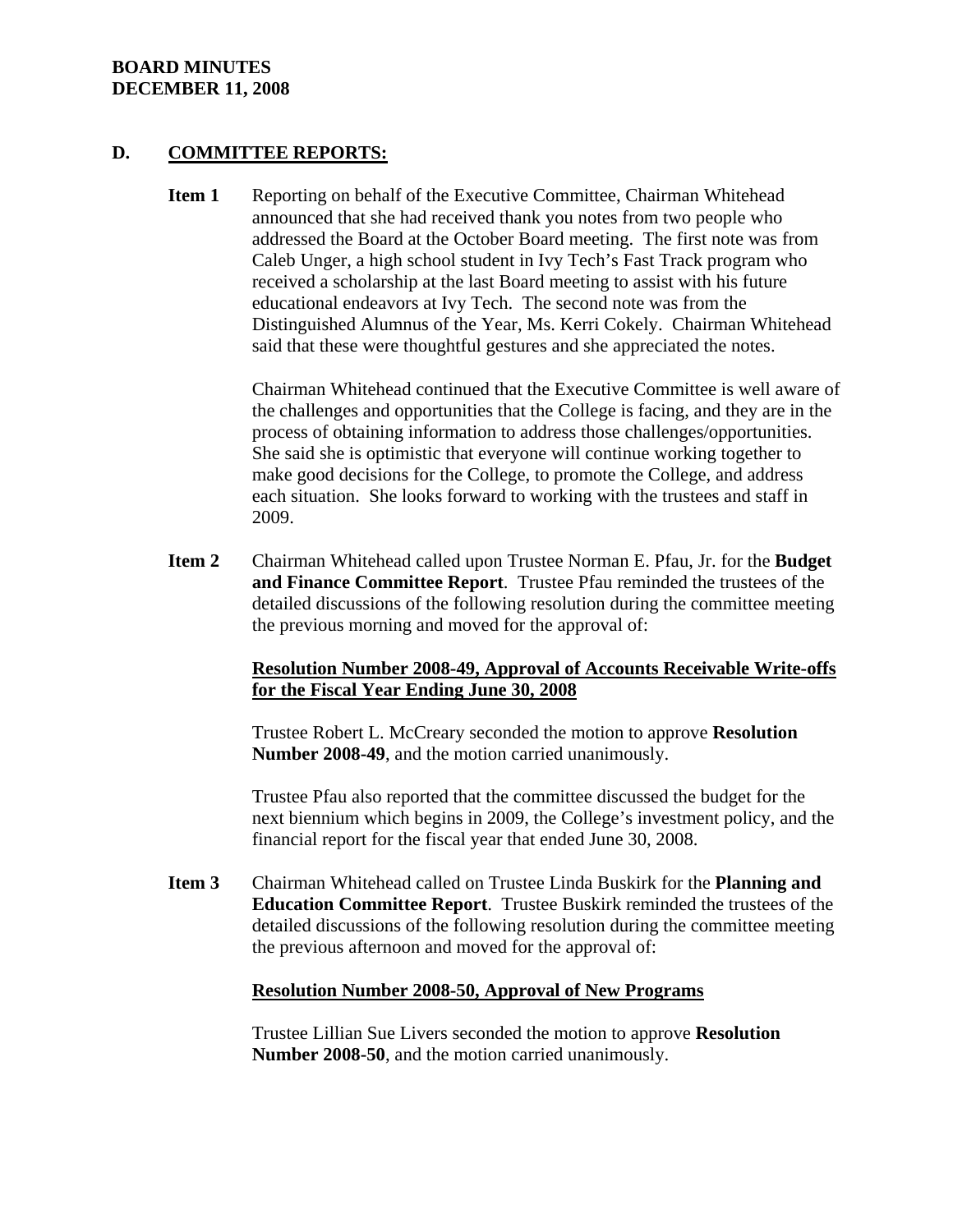Trustee Buskirk reported that the Board met for four hours yesterday to engage in strategic discussions and she thanked everyone for participating. She said there was great interaction between the administration, chancellors, and trustees when talking about the strategic issues facing the College and helping begin the efforts of strategic plan renewal.

**Item 4** Chairman Whitehead called on Trustee V. Bruce Walkup to give the **Buildings, Grounds, and Capital Committee Report**. Trustee Walkup reminded the trustees of the detailed discussions of the following resolution during the committee meeting the previous morning and moved for the approval of:

# **Resolution Number 2008-51, Approval to Increase the Contract Authorization for the Fort Wayne New Construction and Renovation Project, Region 3/Northeast**

Trustee Leigh A. Duckwall seconded the motion to approve **Resolution Number 2008-51**, and the motion carried unanimously.

- **Item 5** Chairman Whitehead called upon Trustee David M. Findlay to give the **Audit Committee Report**. Trustee Findlay reported that there were no action items to bring before the Board. He reported that the Audit Committee met with representatives from the State Board of Accounts regarding the audit closing for the most recently concluded fiscal year. As indicated in their publicly available information, the College did receive an unqualified opinion from the State Board of Accounts. The Audit Committee reviewed the status of the College's compliance with Sarbannes Oxley guidelines; this topic will continue to be discussed at future Audit Committee meetings. The committee reviewed the status of the 2008-09 audit schedule. The Executive Director for Internal Audit, Ben Burton, reported that the audit staff continues to be challenged by the schedule, given the Banner implementation that has occurred over the last year, but he felt confident that they would be able to complete the audit schedule as planned for 2008-09. The Audit Committee discussed the issued reports that the trustees and central administration receive throughout the year, and while those were not reviewed in detail, there were no substantive issues cited with any of those reports. Finally, the committee reviewed other audit reports that are either completed or in progress.
- **Item 6** Chairman Whitehead called on Trustee Steve Schreckengast for the **Workforce and Economic Development Committee Report**. Trustee Schreckengast reported that there were no action items to bring before the Board. He said that Brenda McLane, Executive Director for Workforce and Economic Development at the Bloomington campus, provided an informative report on the WED activities in the Bloomington region. He said that the region appointed an advisory board for WED activities in Bloomington, and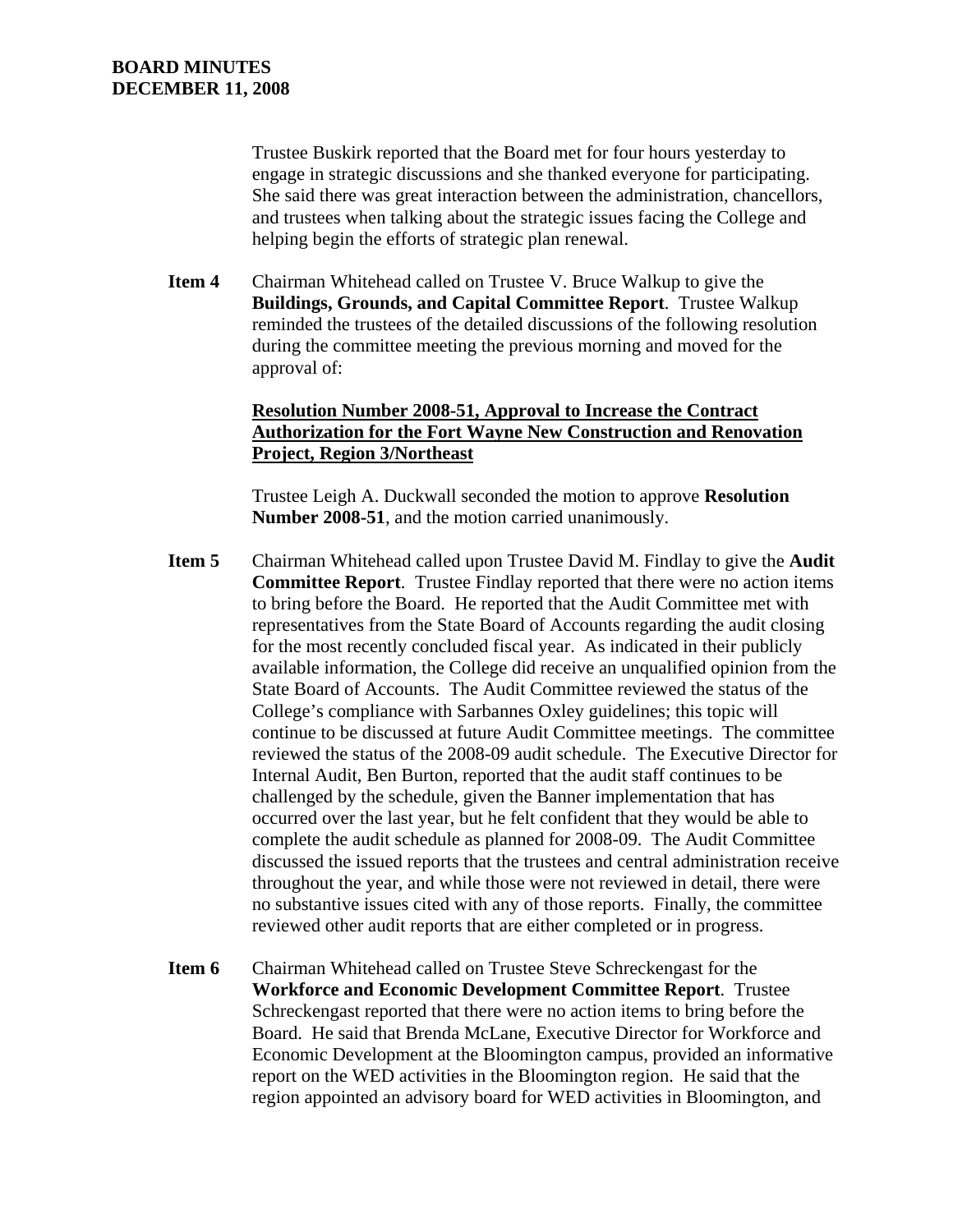he suggested that this might be worthwhile at each region. Trustee Schreckengast called on Susan Brooks, Senior Vice President for Workforce and Economic Development and General Counsel, for a report on other items that were discussed during yesterday's committee meeting. Senior Vice President Brooks said that the committee was informed of the newly hired Department of Corrections liaison at the College. This person will work on expanding the services that Ivy Tech offers in the prison system and will begin working more closely with the Department of Corrections to figure out which institutions Ivy Tech should serve. Senior Vice President Brooks reported that Ivy Tech is getting a great reception from the DOC about expanding our offerings with them. She also reported that Ivy Tech received a \$1 million energy grant from the Department of Labor to expand energy training and create a robust curriculum for the energy sector. This will occur in the Northwest Region, the Central Indiana Region, and the Southwest Region. The College is also getting attention from other energy sector companies that want to get more engaged and help us expand training throughout the state. Senior Vice President Brooks reported that Ivy Tech also applied for a Great Lakes Manufacturing Grant on behalf of the Great Lakes Manufacturing Council. Ivy Tech applied as the lead for six or seven states to develop advanced manufacturing curricula jointly with other states. We expect to find out if we have received this grant within the next month. Trustee Schreckengast added that he is learning daily of the importance of workforce and economic development as an integral part of the College. As we move forward in the next year, the WED Committee hopes to encourage all trustees to get more involved in their communities.

**Item 7** Chairman Whitehead called on Trustee Lee J. Marchant for a report from the **Regional Board Engagement Committee**. On behalf of the Committee, Trustee Marchant introduced **Resolution Number 2008-52, Engagement Expectations for State Board Members**. Trustee Marchant explained that this resolution outlines guidelines for the State Trustees concerning their responsibilities, expectations, and engagement and came about as Resolution Number 2008-53 was being drafted as guidelines for regional trustees. Trustee Marchant said that this resolution was created for the State Trustees since they need to serve as examples to the regional trustees. Trustee Marchant moved to approve **Resolution Number 2008-52,** and Trustee Buskirk seconded the motion. The motion carried unanimously.

> Trustee Marchant introduced **Resolution Number 2008-53, Nominating Process, Term Limits, and Engagement Expectations for Regional Board Members,** and explained that this resolution was drafted by the committee, was shared and supported by the Board's executive committee, was shared with the College's senior leadership, and is now before the entire Board for approval. Trustee Marchant said that this is a step forward in enhancing how the regional boards operate and how they interact with the State Board.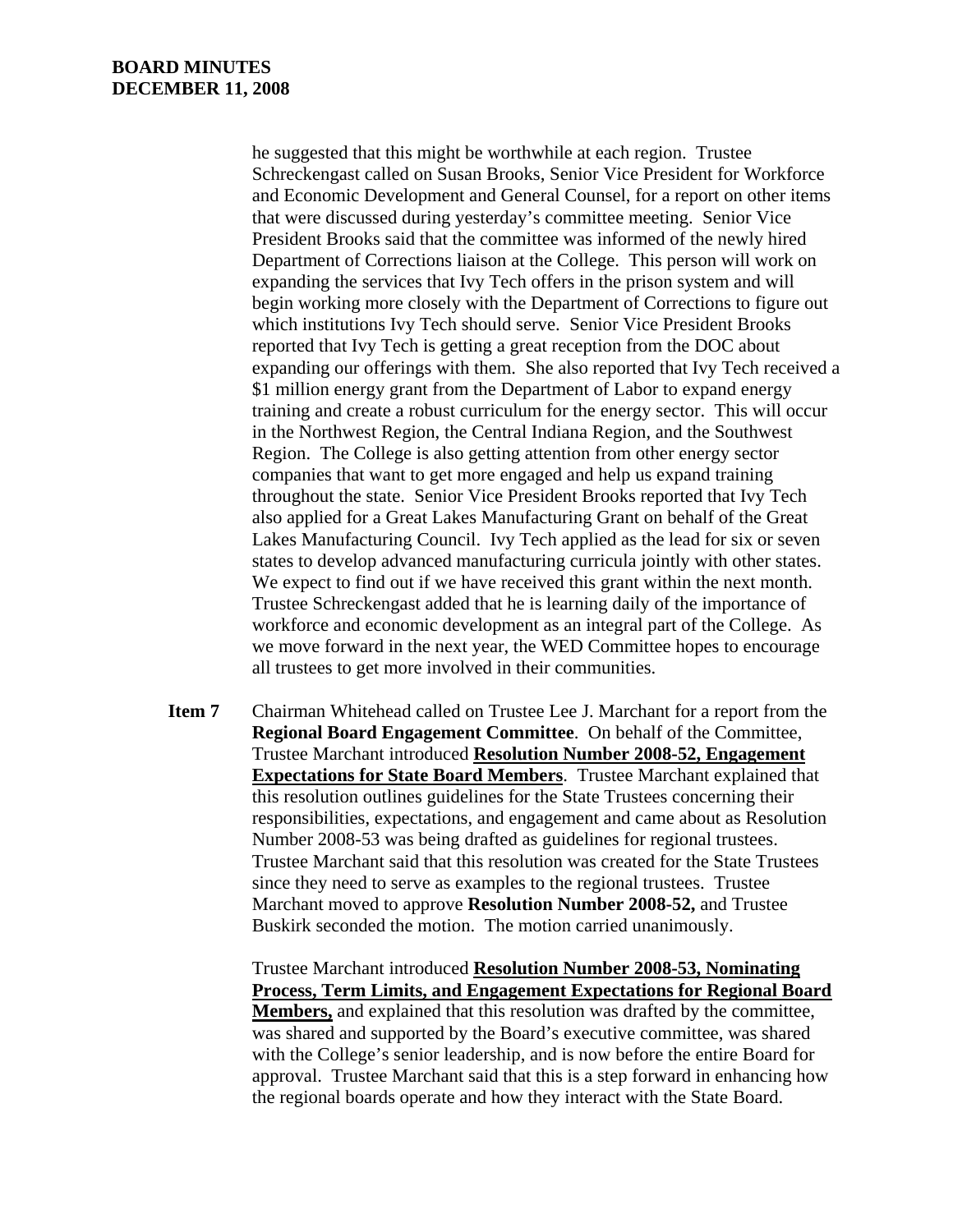Trustee Marchant made the motion to approve **Resolution Number 2008-53**, and Trustee Pfau seconded the motion. The motion carried unanimously. Chairman Whitehead thanked Trustee Marchant for his leadership on this new committee and said that she appreciated the work he has done on this important topic.

### **E. TREASURER'S REPORT:**

Chairman Whitehead called on Bob Holmes, Vice President for Finance and Treasurer, for the **Treasurer's Report**.

• Bob Holmes reported that we are nearing the halfway point of the 2008-09 fiscal year. Through November, total operations revenues have grown by \$15.3 million. Student fee revenue accounts for \$13.6 million of the revenue, which is an increase of about 12 percent from last year. Vice President Holmes explained that this reflects the 3.9 percent student fee rate increase that was adopted as part of the 2008-09 budget and the College's strong enrollment growth. State appropriations have increased by \$2.5 million over last year. The College expects to receive its final repayment of funds withheld by the State in 2001-02. That vote is expected to be taken later this afternoon by the State Budget Committee. For the last two years, the College has received \$7.7 million, and this would be the last \$3.1 million of the grand total reduction of \$10.8 million. Other revenue is down by \$700,000 compared to last year, which is almost entirely related to lower investment income. Higher investable balance has been offset by lower rates. We are now earning about 4 percent on our investment portfolio at this stage, which is about one percent less than one year ago. We have not faced any reduction in principal value or delays in getting access to our funds. Total expenditures are up \$5.8 million compared to last year. We continue to have a positive spread between the increase in revenues versus the increase in expenses. Compensation is up \$8.5 million, but other expenses such as supplies, equipment, utilities, and transfers continue to run below last year's figures. Part of this is timing, but we continue to have a positive differential. Vice President Holmes recognized the chancellors and their financial staff to get us to this position. The budget scorecard and one-page narrative was discussed yesterday during the Budget and Finance Committee meeting. This will be updated and shared with the trustees at each step of the budget process. We have gone through our request and the Commission for Higher Education's recommendations; the next step is the Governor's/budget committee's recommendation which will probably occur at the end of this month or early January, and then our budget goes before the legislature to the House in late February/early March and the Senate at the end of March. President Snyder added that the CHE submitted to the Governor a dramatically reduced request for Ivy Tech. Vice President Holmes explained that the College's initial request was for \$41 million in new money in 2009-10 with an additional \$10 million in 2010-11. Of the \$41 million, \$30 million was set out by established formulas that the state has had and that Ivy Tech has earned by meeting goals in those formulas. Rather than receiving the \$30 million that the College has "earned," the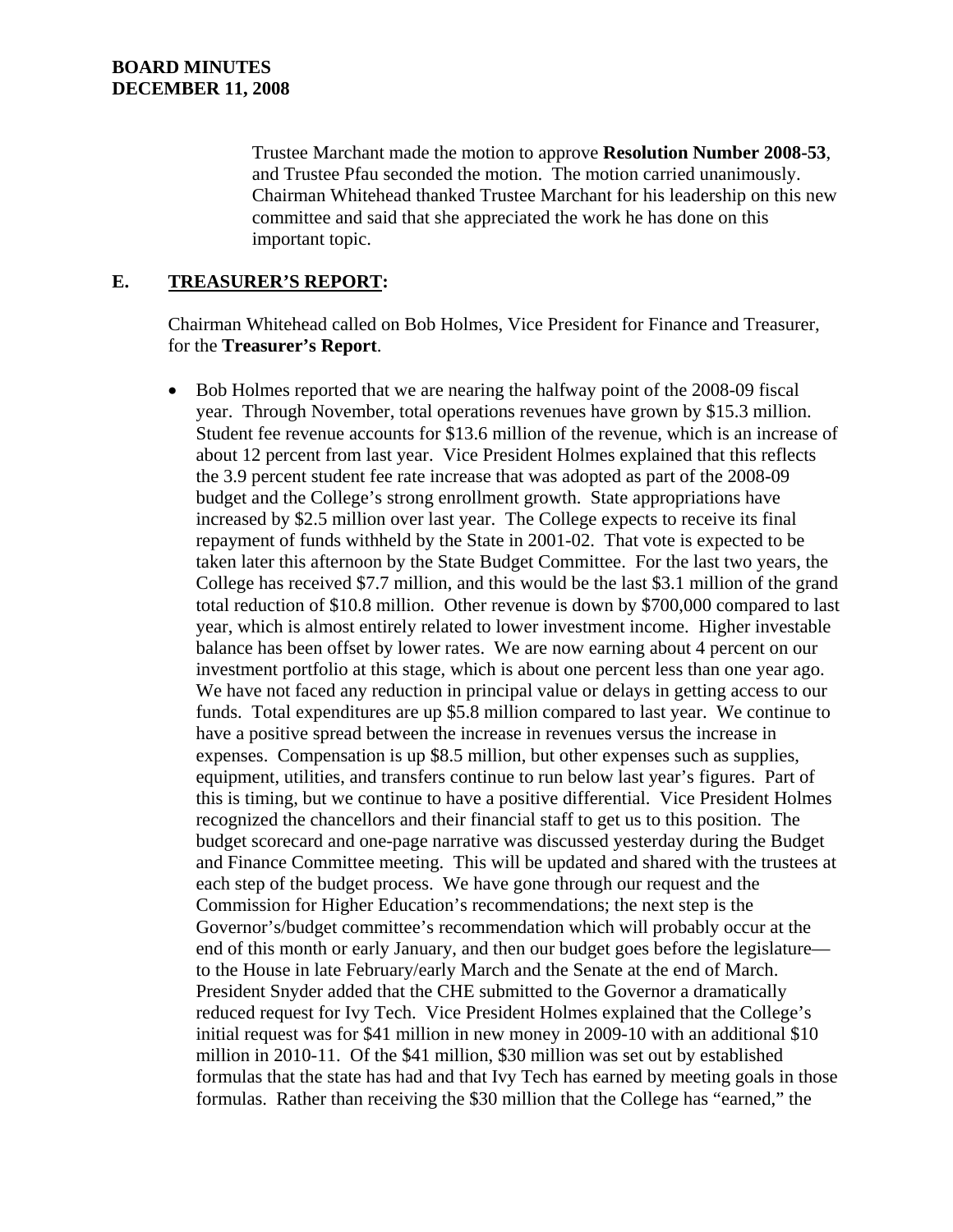CHE recommended that Ivy Tech receive \$8.4 million in the first year and an additional \$14 million in the second year. This is a significant reduction for us, and all of the higher education institutions in the state are facing similar reductions. The method that the CHE and the legislature used four years ago when they were facing similar difficult times was to fund a number of the initiatives at 50 percent the first year and 100 percent the second year, and then enforce an across the board reduction in all higher education institutional budgets. That reduced our increase dramatically and pushed into the red several higher education institutions. Several higher ed institutions are set to receive lower state appropriations in 2009-11 than they are receiving this year due to that across the board reduction. Chairman Whitehead called for a motion to approve the Treasurer's Report. Trustee Schreckengast made the motion to approve the Treasurer's Report, and Trustee Pfau seconded the motion. The motion carried unanimously.

# **F. STATE OF THE COLLEGE:**

Chairman Whitehead called on President Thomas J. Snyder for the **President's Report**.

- President Snyder thanked Chancellor Whikehart for hosting the Board and staff at these meetings. He reminded the trustees that they will visit each of the 14 regions during their 3-year tenure. President Snyder also announced that the location of the February, 2009, Board meeting has been changed from Muncie to Indianapolis better facilitate their annual retreat.
- President Snyder referenced the Commission for Higher Educations' enrollment report which indicates that Ivy Tech now has the responsibility of being the largest provider of higher education in the state. Indiana University was the largest provider of undergraduate education; now Ivy Tech has one third of all undergraduate enrollment in Indiana. In addition, 40 percent of African Americans in Indiana are enrolled at Ivy Tech. President Snyder added as a follow up to the Treasurer's Report that the trustees launched a one and a half year planning process for the next biennial budget which would ultimately lead to the trustees' approval of the final biennial budget submittal in April, 2010. He said that the report from KPMG will cause the College to put even more pressure on itself for internal rebalancing. The carry forward will be treated solely as a reserve so that we will have a baseline to protect ourselves if there is any further worsening in the economic indicators.
- President Snyder announced that the College's leadership had a summit this fall and the faculty would have their "Good to Great" summit this spring. The purpose is to help people get comfortable knowing that change can occur in higher ed or other notfor-profit organizations, just as it can in private enterprise.
- President Snyder recognized the work of the team that has been preparing for the upcoming site visit by the Higher Learning Commission (HLC). The self-study document that has been prepared for the HLC team is a great history of the College.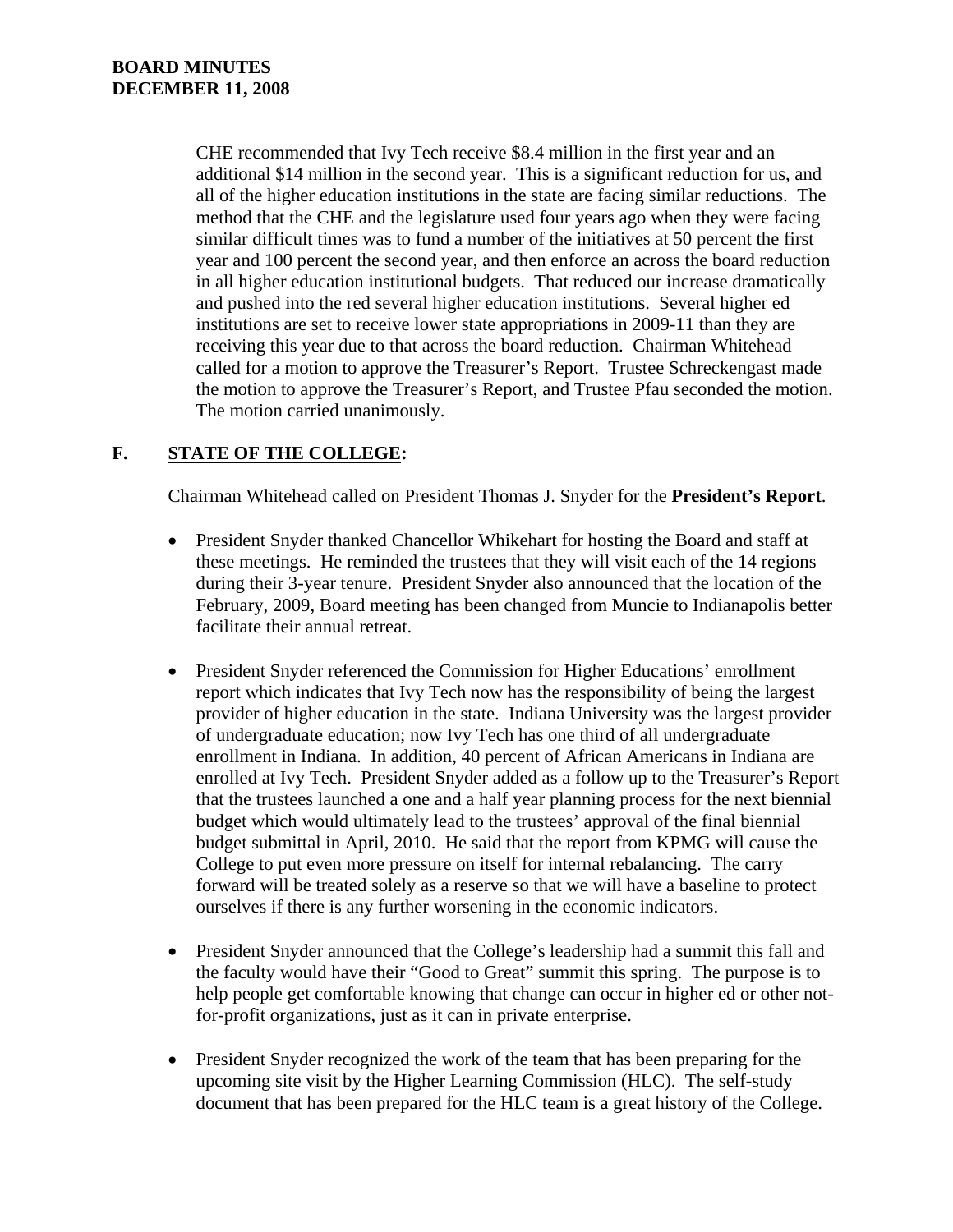President Snyder said it reminded him of the progress that has been made in a short period of time. For example, the College was approved to provide transfer associate degrees in April, 2005, which is a milestone when we see how far we have come today.

• President Snyder announced that the Board would hear reports from Chancellors Steve Daily and John Whikehart about their respective regions, Kokomo and Bloomington. He also said that Senior Vice President and Provost Don Doucette and Vice President for Workforce and Economic Development Becky Nickoli would provide an Engagement Report on the Higher Learning Commission (HLC) visit; and Assistant to the President for Diversity and Community Relations Gregg Scott would provide an Engagement Report on Diversity.

All engagement and regional reports were provided for information only; no Board action was required.

(Narratives and PowerPoint presentations were distributed to the Board prior to the meeting and are on file with the approved minutes of this meeting.)

# **G. OLD BUSINESS:**

Chairman Whitehead called for old business, and there was none.

# **H. NEW BUSINESS:**

Chairman Whitehead called for new business, and there was none.

Chairman Whitehead distributed a Christmas gift to the trustees: an opportunity for each trustee to make a contribution to the Ivy Tech Foundation. She said that this is the perfect opportunity for the trustees to uphold the spirit of the resolution that they passed earlier today concerning the expectations of state trustees.

Chairman Whitehead thanked all of the trustees for all of their hard work throughout the year, and she thanked the College's leadership—both at the state and regional levels—the faculty, and students for their hard work. She said that it everyone's effort to make Ivy Tech successful. She wished everyone a merry Christmas and happy new year.